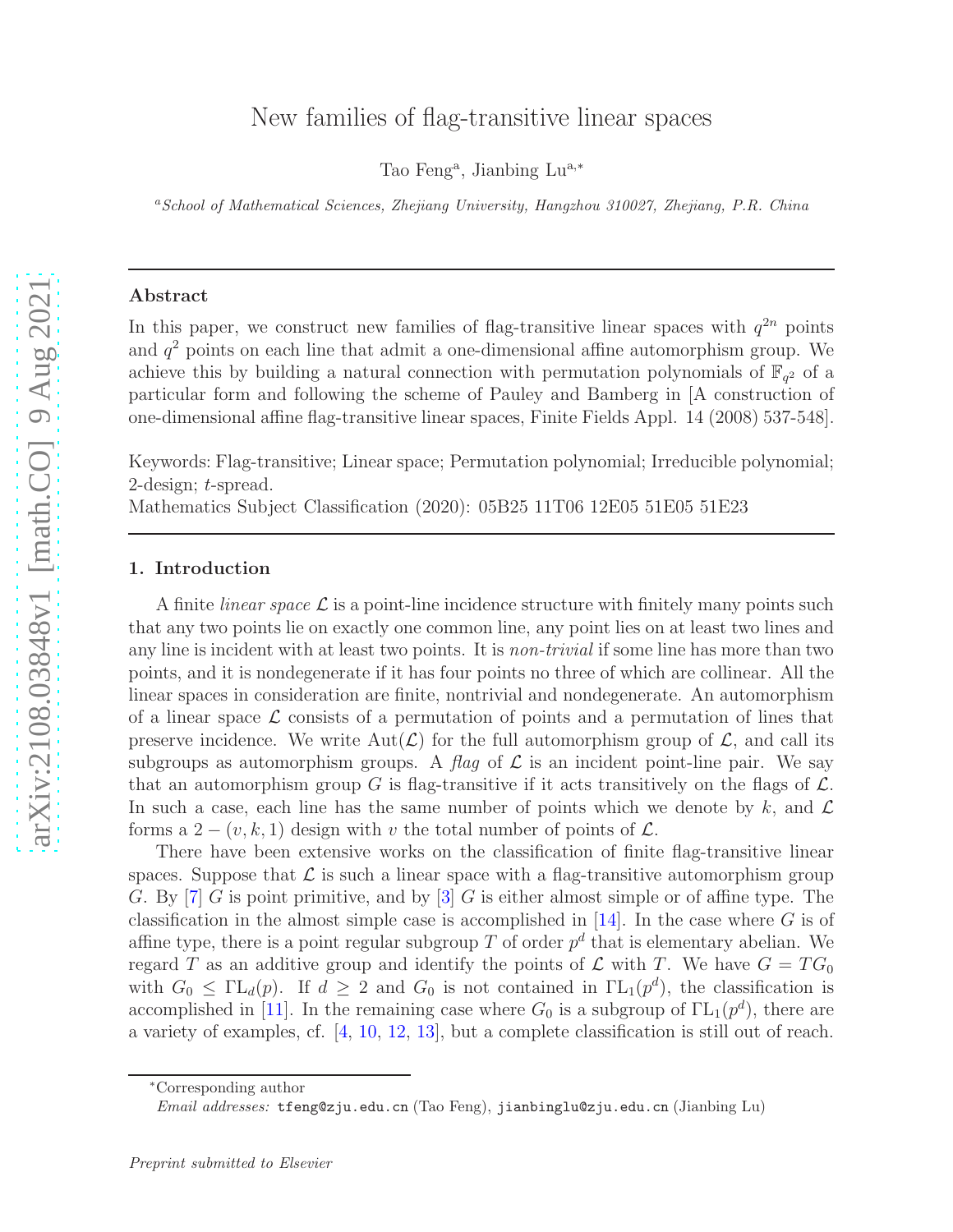In [\[13](#page-7-7)], the authors presented a method of deriving one-dimensional affine flag-transitive linear spaces where the input is an irreducible polynomial over  $\mathbb{F}_{q^2}$  that satisfies certain property. In particular, they showed that there are flag-transitive linear space with  $p^{2p}$ points and  $p^2$  points on each line for each odd prime p. The purpose of the present paper is to build a connection with permutation polynomials of the form  $x^rh(x^{(q-1)/s})$ . This will lead us to new flag-transitive linear spaces by making use of the known results on permutation polynomials.

<span id="page-1-0"></span>**Theorem 1.1.** Let q be a prime power and  $d > 1$  be an odd divisor of  $q + 1$ . Let u be a proper divisor of d, t be a positive integer and set  $n = d^t u$ . Then there exist flag-transitive (non-Desarguesian) linear spaces with a one-dimensional affine automorphism group, and  $q^{2n}$  points and  $q^2$  points on each line.

In characteristic 3, we have an extra family from an irreducible polynomial of degree 3 over  $\mathbb{F}_{q^2}$ .

<span id="page-1-1"></span>**Theorem 1.2.** Let  $q = 3^k$ . Then there exist flag-transitive (non-desarguesian) linear spaces with a one-dimensional affine automorphism group, and  $q^6$  points and  $q^2$  points on each line.

The proofs of Theorem [1.1](#page-1-0) and Theorem [1.2](#page-1-1) are given in Section [3](#page-3-0) and Section [4,](#page-5-0) using some preliminary results about permutation polynomials presented in Section [2.](#page-1-2) In [\[13](#page-7-7)], the authors described a procedure called inflation to obtain new linear spaces over an extension field with the same irreducible polynomial, which generalizes a similar procedure in [\[10](#page-7-5)]. The inequivalence of our new linear spaces with the known ones and the fact that they do not arise from inflation can be established by following the same lines as in [\[13](#page-7-7)].

The paper is organized as follows. In Section [2,](#page-1-2) we present some preliminary results on linear spaces and permutation polynomials. We present the proof of Theorem [1.1](#page-1-0) in Section [3](#page-3-0) and the proof of Theorem [1.2](#page-1-1) in Section [4.](#page-5-0) We consider the equivalence issue in Section [5.](#page-6-0)

## <span id="page-1-2"></span>2. Preliminaries

#### 2.1. k-spreads and flag-transitive linear spaces

Let V be an *n*-dimensional vector space over a finite field  $\mathbb{F}_q$ . A k-spread of V is a set of  $(k + 1)$ -dimensional subspaces of V which partition the nonzero vectors. A k-spread exists if and only if  $k+1 \mid n$ . For instance, if  $k+1$  divides n and we regard  $V' = \mathbb{F}_{a^{k+1}}^{n/(k+1)}$  $q^{k+1}$ as a *n*-dimensional vector space V over  $\mathbb{F}_q$ , then the 1-dimensional  $\mathbb{F}_{q^{k+1}}$ -subspaces of V' form the Desarguesian k-spread of V. We say that a k-spread  $S$  is transitive if the stabiliser of S in  $\Gamma L_n(q)$  acts transitively on the elements of S. The André/Bruck-Bose construction (see [\[1](#page-7-8), [2](#page-7-9)]) gives a method to produce a linear space from a k-spread  $S$  of a vector space V as follows: the points of the linear space are the vectors of V and the lines are the sets  $S + v$ , where  $S \in \mathcal{S}$  and  $v \in V$ . The resulting linear space is flag-transitive if and only if  $\mathcal S$  is transitive. Moreover, a flag-transitive linear space whose automorphism group is of affine type must arise in this way. By  $[4]$ , a linear space  $\mathcal L$  with a flag-transitive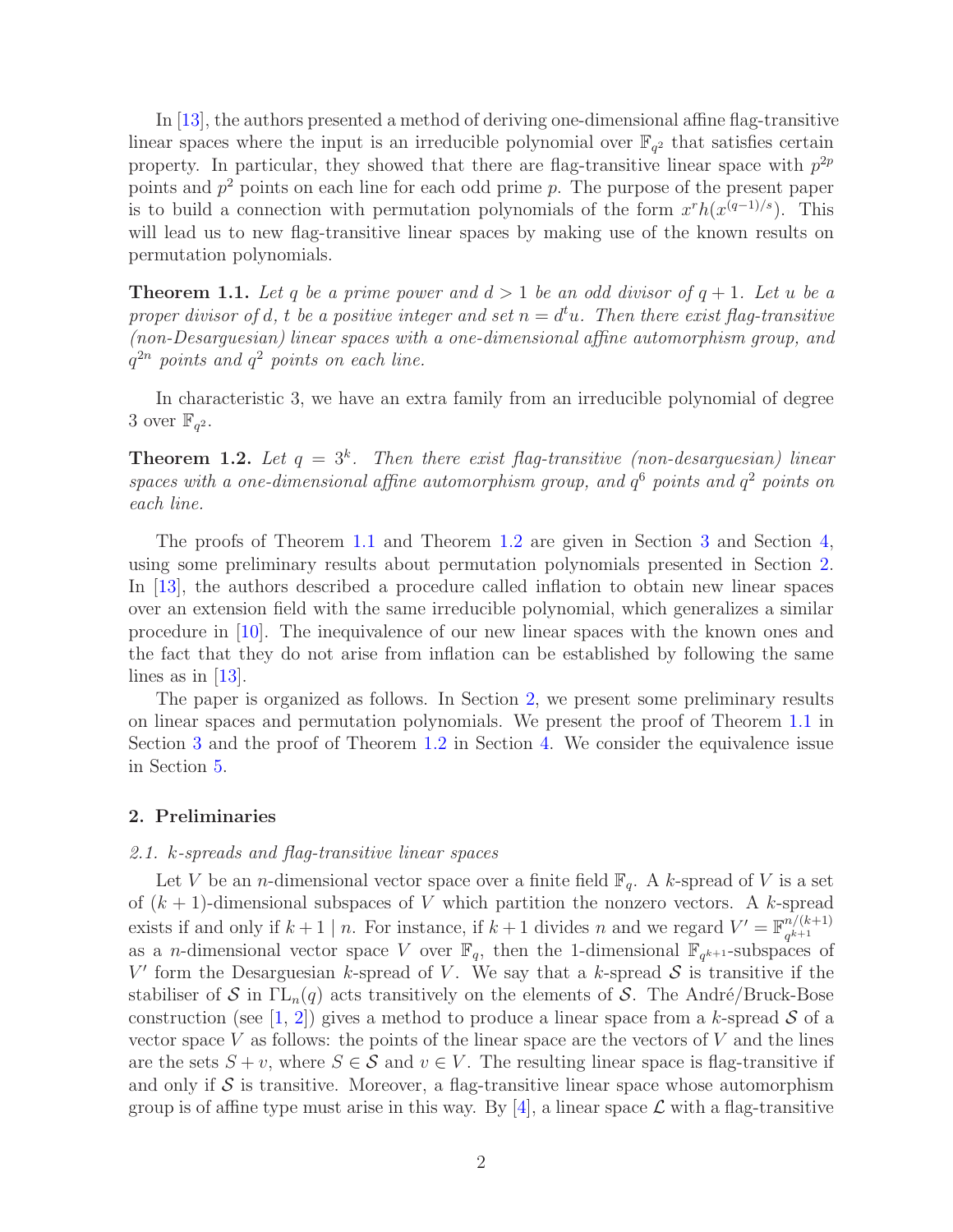automorphism group G is either a Desarguesian affine space, a Hering plane of order  $27$ , one of two sporadic linear spaces constructed by Hering that are not planes  $[6]$ , or G is a subgroup of  $\text{ATL}_1(p^n)$  with p prime.

In [\[13](#page-7-7)], Pauley and Bamberg gave a construction of one-dimensional affine flag-transitive linear spaces via the André/Bruck-Bose construction applied to transitive 1-spreads of vector space. To be specific, we take  $V = \mathbb{F}_{q^{2m}}$  and  $b \in V$ , set  $\ell_b = \{x - bx^q : x \in \mathbb{F}_{q^2}\}\$  with  $b^{q+1} \neq 1$ , and let C be the subgroup of  $\Gamma L(V)$  that consists of the linear transformations  $x \mapsto ux$  of V with  $u^{(q^{2m}-1)/(q+1)} = 1$ . The next result describes the necessary and sufficient conditions for  $\ell_b^C$  to form a transitive 1-spread.

<span id="page-2-2"></span>**Lemma 2.1.** [\[13](#page-7-7), Theorem 1] Take notation as above, let  $h(x)$  be the minimal polynomial of b over  $\mathbb{F}_{q^2}$ , and let d be the degree of  $h(x)$ . Then  $\ell_b^C$  is a transitive 1-spread of V if and only if for any nonzero  $x, y \in \mathbb{F}_{q^2}$  we have that

<span id="page-2-0"></span>
$$
\frac{x^m h(x^{q-1})^{m/d}}{y^m h(y^{q-1})^{m/d}} \in \mathbb{F}_q \quad implies \ that \quad \frac{x}{y} \in \mathbb{F}_q. \tag{2.1}
$$

Moreover,  $\ell_b^C$  is Desarguesian if and only if b is in  $\mathbb{F}_{q^2}$ .

The authors show that in the case  $q = p$  is an odd prime and  $m = p$ , the polynomial

<span id="page-2-3"></span>
$$
h(x) = \frac{x^{p+1} - 1}{x - 1} - 2 = x^p + x^{p-1} + \dots + x - 1
$$
\n(2.2)

is irreducible over  $\mathbb{F}_{p^2}$  and satisfies condition [\(2.1\)](#page-2-0). Correspondingly there is a new flagtransitive linear space with  $p^{2p}$  points and  $p^2$  points on each line for each odd prime  $p$ .

2.2. Permutation polynomials of the form  $x^rh(x^{(q-1)/s})$ 

A polynomial  $f(x) \in \mathbb{F}_q[x]$  is a permutation polynomial of  $\mathbb{F}_q$  if the associated function  $f: c \mapsto f(c)$  of  $\mathbb{F}_q$  is a permutation of  $\mathbb{F}_q$ . Wan and Lidl [\[15](#page-7-11)] initiated the systematic study of permutation polynomials of  $\mathbb{F}_q$  of the form  $x^rh(x^{(q-1)/s})$ , where s divides  $q-1, r > 0$  and  $h(x) \in \mathbb{F}_q[x]$ . A criterion for a polynomial in such form to be a permutation polynomial was given in [\[15\]](#page-7-11). There have been extensive studies on permutation polynomials of this form in recent years, and we refer the interested reader to the comprehensive survey [\[9\]](#page-7-12). We shall need the following two results in the sequel.

<span id="page-2-4"></span>**Lemma 2.2.** [\[16,](#page-7-13) Theorem 1.2] Let q be a prime power, let d, k be integers with  $d > 0$ and  $k \geq 0$ , and let  $\beta, \delta \in \mathbb{F}_{q^2}$  satisfy  $\beta^{q+1} = 1$  and  $\delta \notin \mathbb{F}_q$ . Then

$$
f(x) := x^{d+k(q+1)} \cdot \left( \left( \delta x^{q-1} - \beta \delta^q \right)^d - \delta \left( x^{q-1} - \beta \right)^d \right)
$$

permutes  $\mathbb{F}_{q^2}$  if and only if  $gcd(d(d+2k), q-1) = 1$ .

<span id="page-2-1"></span>**Lemma 2.3.** [\[5,](#page-7-14) Theorem 3.2] Let  $q = 3^k$ . Then for  $a, c \in \mathbb{F}_q^*$  $_{q}^{*}$ , the quadrinomial

$$
f(x) := x^3 + ax^{q+2} - ax^{2q+1} + cx^{3q}
$$

permutes  $\mathbb{F}_{q^2}$  if any one of the following conditions is satisfied: (1)  $c = a \neq -1$  and  $a^{(q-1)/2} = 1$ ; (2)  $c = a - 1$  and  $(-a)^{(q-1)/2} = 1$ ; (3)  $c = 1 - a, a \neq -1$  and k is even; (4)  $c=1$ .

We observe that the function  $f(x)$  in Lemma [2.3](#page-2-1) is of the form  $f(x) = x^3 h(x^{q-1})$ , where  $h(x) = cx^{3} - ax^{2} + ax + 1$ .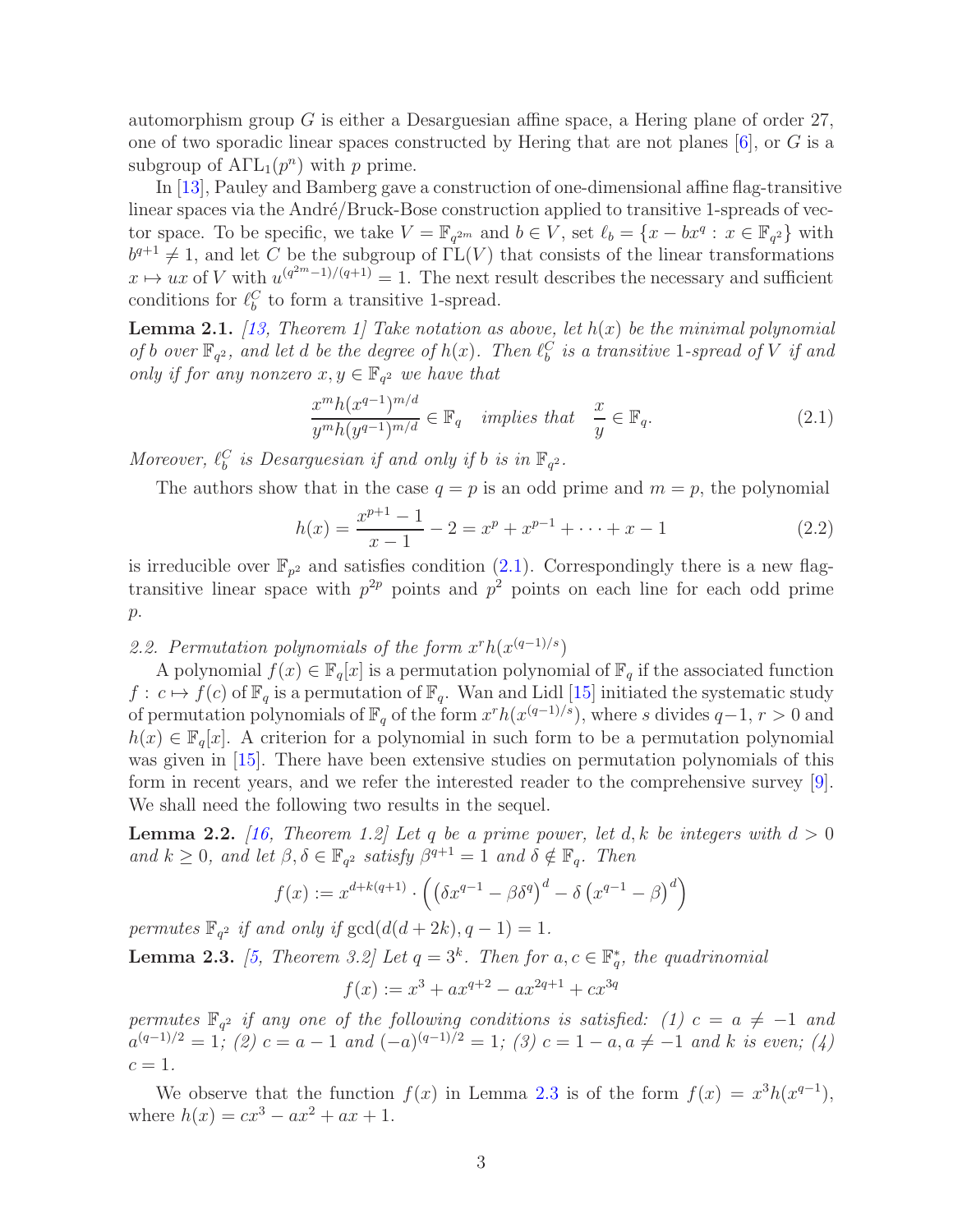## <span id="page-3-0"></span>3. Proof of Theorem [1.1](#page-1-0)

Our key observation is the following lemma which builds a connection between the condition [\(2.1\)](#page-2-0) in Lemma [2.1](#page-2-2) and permutation polynomials.

<span id="page-3-1"></span>**Lemma 3.1.** Let q be a prime power and d be a positive integer such that  $gcd(d, q-1) = 1$ . If  $x^dh(x^{q-1})$  is a permutation polynomial of  $\mathbb{F}_{q^2}$ , then for all nonzero  $x, y \in \mathbb{F}_{q^2}$  we have that

$$
\frac{x^dh(x^{q-1})}{y^dh(y^{q-1})}\in \mathbb{F}_q\quad implies\ that\quad \frac{x}{y}\in \mathbb{F}_q.
$$

*Proof.* Suppose  $x^dh(x^{q-1}) = \lambda y^dh(y^{q-1})$  for some  $\lambda \in \mathbb{F}_q^*$ <sup>\*</sup><sub>q</sub></sub> and  $x, y \in \mathbb{F}_q^*$  $_{q^2}^*$ . Since  $gcd(d, q -$ 1) = 1, there exists  $c \in \mathbb{F}_q^*$ \* such that  $\lambda = c^d$ . Set  $z = cy$ . Then  $z^d = c^d y^d = \lambda y^d$ and  $h(z^{q-1}) = h(c^{q-1}y^{q-1}) = h(y^{q-1})$ . Therefore, we have  $x^dh(x^{q-1}) = z^dh(z^{q-1})$ , which leads to  $x = z = cy$  by the fact that  $x^dh(x^{q-1})$  is a permutation polynomial of  $\mathbb{F}_{q^2}$ . This completes the proof.  $\Box$ 

**Remark 3.2.** We now take a look at the polynomial  $h(x)$  in  $(2.2)$ . For  $x \in \mathbb{F}_{p^2}$ , we have

$$
x^p h(x^{p-1}) = \begin{cases} -2x^p, & \text{if } x \notin \mathbb{F}_p^*, \\ -x, & \text{if } x \in \mathbb{F}_p^* .\end{cases}
$$

It is routine to check that  $x^ph(x^{p-1})$  permutes  $\mathbb{F}_{p^2}$ , and so falls in the category of Lemma [3.1.](#page-3-1)

<span id="page-3-4"></span>**Lemma 3.3.** Let q be a prime power and  $d > 1$  be an odd divisor of  $q + 1$ . Let  $i > 0$  be an even integer. Then

<span id="page-3-3"></span>
$$
\gcd\left(d^t(q+1), q^{i \cdot d^{t-1}} - 1\right) = (q+1) \cdot d^{t-1} \cdot \gcd(d, i)
$$
\n(3.1)

for any positive integer t. Furthermore, let  $N = d^t(q + 1)$  and  $\text{ord}_N(q)$  be the order of q in the multiplicative group  $\mathbb{Z}_N^*$  of the residue ring  $\mathbb{Z}_N$ . Then  $\text{ord}_N(q) = 2d^t$ .

*Proof.* We prove the first claim by induction on t. In the case  $t = 1$ , we have

$$
\gcd(d(q+1), q^{i} - 1) = \gcd\left(d(q+1), (q+1) \cdot \sum_{l=0}^{i-1} (-1)^{l+1} q^{l}\right)
$$

$$
= (q+1) \cdot \gcd\left(d, \sum_{l=0}^{i-1} (-1)^{l+1} q^{l}\right).
$$

Since  $q \equiv -1 \pmod{d}$ , we have  $\sum_{l=0}^{i-1}(-1)^{l+1}q^{l} \equiv -i \pmod{d}$ . The claim for  $t = 1$  then follows. Suppose that it holds for  $t = k \geq 1$ , i.e.,

<span id="page-3-2"></span>
$$
\gcd\left(d^k(q+1), q^{i \cdot d^{k-1}} - 1\right) = (q+1) \cdot d^{k-1} \cdot \gcd(d, i). \tag{3.2}
$$

Then  $d^{k-1}(q+1) | q^{i \cdot d^{k-1}} - 1$  and therefore  $d^k(q+1) | (q^{i \cdot d^{k-1}} - 1)^2$ . Note that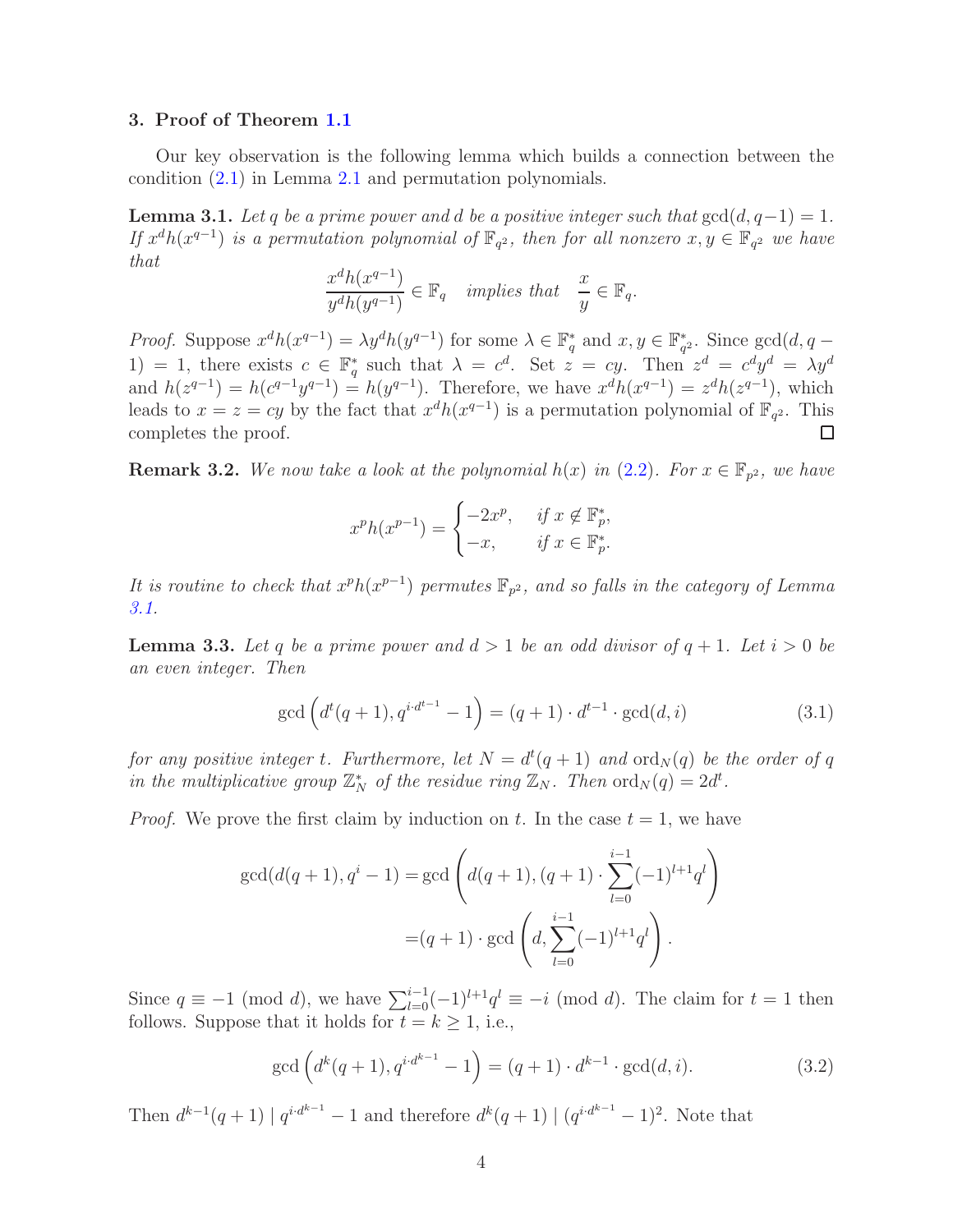$$
\sum_{l=2}^{d} (l-1) \cdot q^{i \cdot (d^k - l \cdot d^{k-1})} \equiv \sum_{l=2}^{d} (l-1) \equiv \frac{d(d-1)}{2} \equiv 0 \pmod{d}.
$$

Thus we have

<span id="page-4-0"></span>
$$
d^{k+1}(q+1) \mid \left(q^{i \cdot d^{k-1}} - 1\right)^2 \cdot \left(\sum_{l=2}^d (l-1) \cdot q^{i \cdot (d^k - l \cdot d^{k-1})}\right). \tag{3.3}
$$

 $+ d$ ,

Since  $q^{i \cdot d^{k}} - 1 = (q^{i \cdot d^{k-1}} - 1) \cdot \sum_{l=1}^{d} q^{i \cdot (d^{k} - l \cdot d^{k-1})}$  and  $\sum$ d  $_{l=1}$  $q^{i\cdot (d^k-l\cdot d^{k-1})}=\left(q^{i\cdot d^{k-1}}-1\right)\cdot\left(\sum^d\right)$  $_{l=2}$  $(l-1) \cdot q^{i \cdot (d^k - l \cdot d^{k-1})}$ 

we deduce that

<span id="page-4-1"></span>
$$
q^{i \cdot d^{k}} - 1 = \left(q^{i \cdot d^{k-1}} - 1\right)^{2} \cdot \left(\sum_{l=2}^{d} (l-1) \cdot q^{i \cdot (d^{k}-l \cdot d^{k-1})}\right) + \left(q^{i \cdot d^{k-1}} - 1\right) \cdot d. \tag{3.4}
$$

From [\(3.3\)](#page-4-0) and [\(3.4\)](#page-4-1), we have that  $q^{i \cdot d^k} - 1 \equiv (q^{i \cdot d^{k-1}} - 1) \cdot d \pmod{d^{k+1}(q+1)}$ . By [\(3.2\)](#page-3-2),

$$
\gcd\left(d^{k+1}(q+1), q^{i \cdot d^k} - 1\right) = \gcd\left(d^{k+1}(q+1), \left(q^{i \cdot d^{k-1}} - 1\right) \cdot d\right)
$$

$$
= d \cdot \gcd\left(d^k(q+1), q^{i \cdot d^{k-1}} - 1\right) = (q+1) \cdot d^k \cdot \gcd(d, i).
$$

This completes the proof of the first part of the lemma.

We next determine  $e := \text{ord}_N(q)$ , where  $N = d^t(q + 1)$  with  $t > 0$ . Since  $q^e$  –  $1 \equiv (-1)^e - 1 \equiv 0 \pmod{d}$ , we deduce that e is even. From  $N | q^e - 1$ , we have  $d^{t} | (q^{e} - 1)/(q + 1)$ . Note that

$$
(q^{e} - 1)/(q + 1) = \sum_{l=0}^{e-1} (-1)^{l+1} q^{l} \equiv -e \pmod{d}.
$$

Thus we have  $d \mid e$ . On the other hand,

$$
\gcd(N, q^{2d^t} - 1) = (q + 1) \cdot d^{t-1} \cdot \gcd(d, 2d) = N,
$$

so e divides  $2d^t$ . Assume to the contrary that  $e < 2d^t$ . We write  $e = d^s v$ , where  $1 \leq s \leq t-1$  and  $d \nmid v$ . Then  $q^e-1 \mid q^{d^{t-1}v}-1$  and so  $N \mid q^{d^{t-1}v}-1$ . On the other hand, by  $(3.1)$  we have

$$
\gcd\left(N, q^{d^{t-1}v} - 1\right) = (q+1) \cdot d^{t-1} \cdot \gcd(d, v) < N,
$$

which is a contradiction. This completes the proof.

<span id="page-4-2"></span>**Lemma 3.4.** Let q be a prime power and  $d > 1$  be an odd divisor of  $q + 1$ . Let u be a proper divisor of d, t be a positive integer and set  $n = d^t u$ . Let  $\delta$  be an element of order  $q+1$  in  $\mathbb{F}_q^*$  $_{q^2}^*$ . Then the polynomial

$$
g_n(x) := \frac{(\delta x - 1)^n - \delta (x - \delta)^n}{\delta^n - \delta}
$$

has coefficients in  $\mathbb{F}_q$  and is an irreducible polynomial in  $\mathbb{F}_{q^2}[x]$  of degree n.

 $\Box$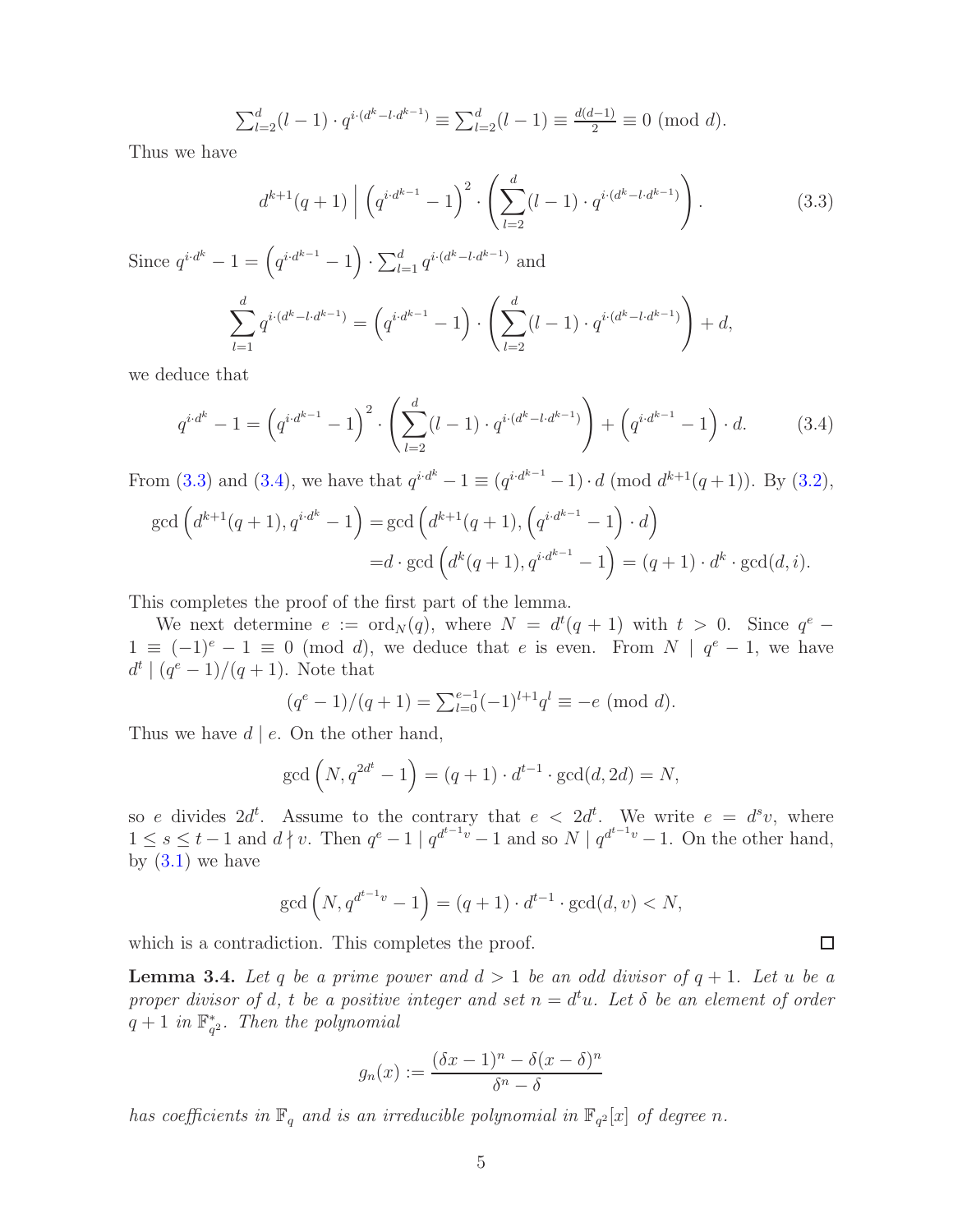*Proof.* Since d divides  $q + 1$  and n, we see that  $q + 1$  does not divides  $n - 1$  and so  $\delta^n - \delta \neq 0$ . Hence  $g_n(x)$  has degree n. We first prove that  $g_n(x)$  has coefficients in  $\mathbb{F}_q$ . To see this, it suffices to show that  $g_n(x^q) = g_n(x)^q$ . We compute that

$$
g_n(x)^q = \frac{(\delta^q x^q - 1)^n - \delta^q (x^q - \delta^q)^n}{\delta^{qn} - \delta^q} = \frac{(\delta^{-1} x^q - 1)^n - \delta^{-1} (x^q - \delta^{-1})^n}{\delta^{-n} - \delta^{-1}}
$$

$$
= \frac{\delta (x^q - \delta)^n - (\delta x^q - 1)^n}{\delta - \delta^n} = g_n(x^q).
$$

Here, we have used the fact  $\delta^{q+1} = 1$ .

Next, we prove that  $g_n(x)$  is irreducible in  $\mathbb{F}_{q^2}[x]$ . Since the degree n of  $g(x)$  is relatively prime to 2, it suffices to show that  $g_n(x)$  is irreducible in  $\mathbb{F}_q[x]$ . Assume to the contrary that  $g_n(x)$  is reducible in  $\mathbb{F}_q[x]$ . Let  $h(x)$  be an irreducible factor of  $g_n(x)$  in  $\mathbb{F}_q[x]$  of smallest degree, and write  $i = \deg(h(x))$ . Then  $1 \leq i \leq \frac{n-1}{2}$  $\frac{-1}{2}$ , and the roots of  $h(x)$ are in  $\mathbb{F}_{q^i}$ . Suppose that  $x_1$  is a root of  $h(x)$  in  $\mathbb{F}_{q^i}$ . From  $g_n(x_1) = 0$ , we deduce that  $\delta = \left(\frac{\delta x_1 - 1}{x_1 - \delta}\right)$  $\overline{x_1-\delta}$ <sup>n</sup>. Write  $c = \frac{\delta x_1 - 1}{x_1 - \delta}$  $\frac{\delta x_1 - 1}{x_1 - \delta}$ , which lies in  $\mathbb{F}_{q^{\text{lcm}(2,i)}}$  and so  $c^{q^{2i}-1} = 1$ . Since  $\delta$  has order  $q + 1$  and  $\delta = c^n$ , we deduce that  $c^{n(q+1)} = 1$  and  $o(c) = m(q + 1)$  for some divisor m of n. We thus deduce that  $m(q + 1)$  divides  $gcd(n(q + 1), q^{2i} - 1)$ . If we can show that  $gcd(n(q + 1), q^{2i} - 1) < n(q + 1)$ , then  $m < n$  and we can deduce a contradiction as follows. Let r be a prime divisor of  $n/m$ . Since  $n = d^t u$  with  $u | d$ , we have  $r | d$  and so  $r | q+1$ . It follows that  $gcd(n, m(q+1)) = m \cdot gcd(n/m, q+1) > m$ . The order of  $\delta = c^n$ is  $\frac{o(c)}{\gcd(o(c),n)} = \frac{m(q+1)}{\gcd(n,m(q+1))} < q+1$ : a contradiction.

It now remains to show that  $D_i := \gcd(n(q+1), q^{2i}-1) < n(q+1)$  for any  $1 \leq i \leq \frac{n-1}{2}$  $\frac{-1}{2}$ . If  $d^t$  divides i, then  $u > 1$  and  $2i = d^t v$  with  $1 \le v \le u - 1$ . Since  $n = d^t u$  is a divisor of  $d^{t+1}$ ,  $D_i$  divides gcd  $(d^{t+1}(q + 1), q^{d^t \cdot v} - 1)$ . By Lemma [3.3,](#page-3-4) the latter number equals  $(q+1) \cdot d^t \cdot \gcd(d, v)$ , which is smaller than  $n(q+1)$  as desired. It remains to consider the case where  $d^t$  does not divide i. We have that  $D_i$  divides  $u \cdot \gcd(N, q^{2i} - 1)$  with  $N = d^{t}(q + 1)$  in this case. By Lemma [3.3,](#page-3-4)  $\text{ord}_{N}(q) = 2d^{t}$ , so  $\gcd(N, q^{2i} - 1) < N$  by the fact that  $d^t$  does not divide i. Therefore,  $D_i < uN = n(q+1)$  as desired. This completes □ the proof.

**Proof of Theorem [1.1.](#page-1-0)** Take the same notation as in Lemma [3.4.](#page-4-2) The polynomial  $g_n(x)$  is irreducible over  $\mathbb{F}_{q^2}$  of degree n. Since d is an odd divisor of  $q+1$  and  $n=d^t u$ , we have  $gcd(n^2, q-1) = 1$ . By Lemma [2.2](#page-2-4) with  $k = 0$  and  $\beta = \delta$ ,  $x^n g_n(x^{q-1})$  permutates  $\mathbb{F}_{q^2}$ . Therefore,  $g_n(x)$  satisfies condition [\(2.1\)](#page-2-0) by Lemma [3.1.](#page-3-1) The claim then follows from Lemma [2.1.](#page-2-2) This completes the proof.

## <span id="page-5-0"></span>4. Proof of Theorem [1.2](#page-1-1)

Let  $\text{Tr}_{3^k/3}$  be the trace function from  $\mathbb{F}_{3^k}$  to  $\mathbb{F}_3$ , i.e.,  $\text{Tr}_{3^k/3}(x) = x + x^3 + \cdots + x^{3^{k-1}}$ .

<span id="page-5-1"></span>**Lemma 4.1.** [\[8,](#page-7-15) Corollary 1.23] Let  $\mathbb{F} = \mathbb{F}_{3^k}$  and  $b, c \in \mathbb{F}$ . If  $b = s^2$  with s in  $\mathbb{F}^*$  and  $\text{Tr}_{3^k/3}(c/s^3) \neq 0$ , then  $h(x) = x^3 - bx - c$  has no roots in  $\mathbb{F}$ .

<span id="page-5-2"></span>Lemma 4.2. Let  $a \in \mathbb{F}_3^*$  $S_{3^k}^*$  such that  $\text{Tr}_{3^k/3}(a^{-1}) \neq 0$ , then  $h(x) = x^3 + ax^2 - ax + 1$  is irreducible in  $\mathbb{F}_{3^{2k}}[x]$ .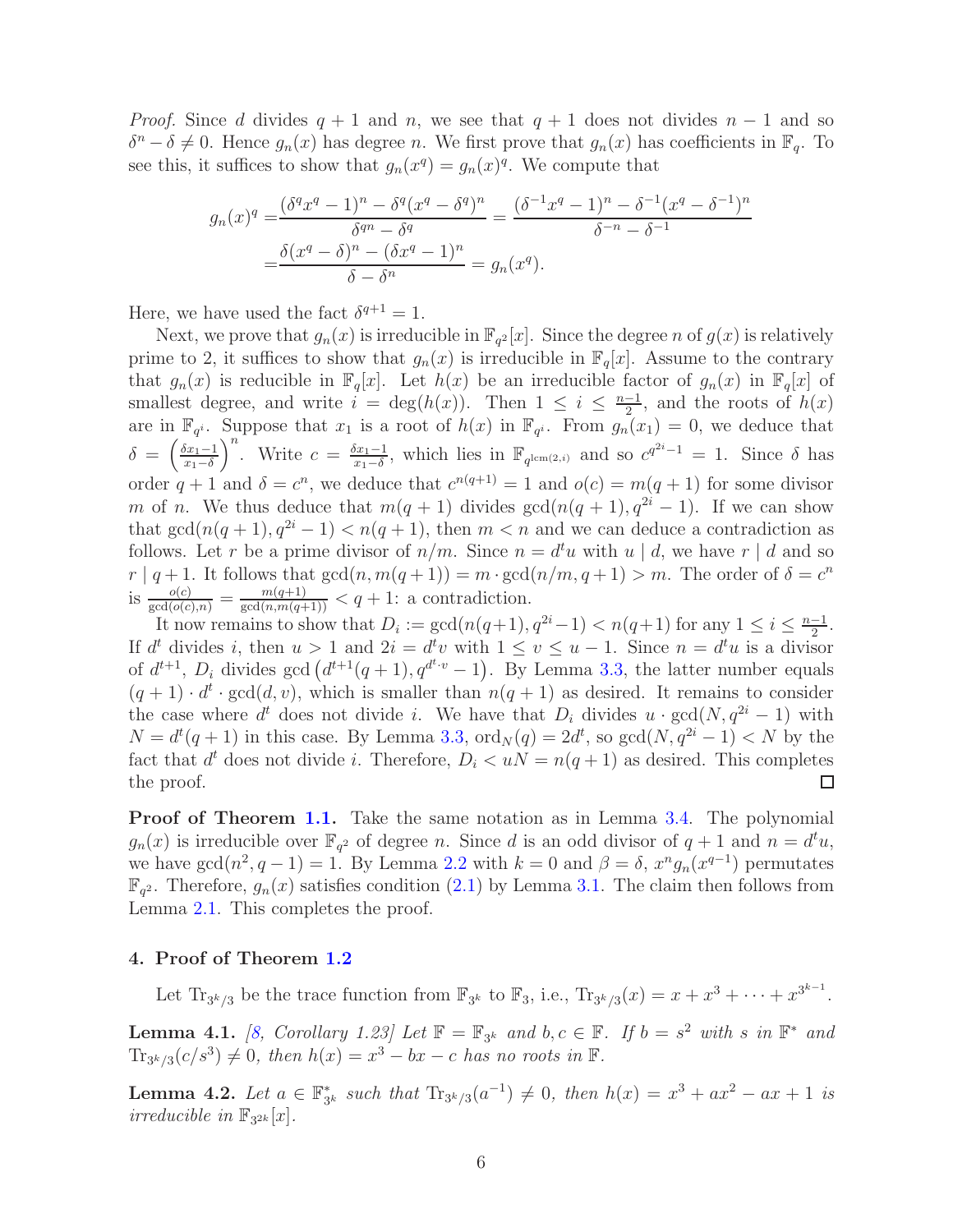*Proof.* Write  $q = 3^k$ . Since  $h(x)$  has coefficients in  $\mathbb{F}_q$  and has odd degree 3, it suffices to show that  $h(x)$  is irreducible over  $\mathbb{F}_q$ , or equivalent it has no roots in  $\mathbb{F}_q$ . Note that  $h(x - 1) = x^3 + ax^2 - a$  for  $x \in \mathbb{F}_q$  and  $h(-1) = -a \neq 0$ . We have  $h(1/x - 1) = \frac{-a}{x_s^3}(x^3 - x - a^{-1})$  for  $x \in \mathbb{F}_q^*$ . Set  $s = 1$  and  $c = a^{-1}$  in Lemma 4.1, and we see that \*. Set  $s = 1$  and  $c = a^{-1}$  in Lemma [4.1,](#page-5-1) and we see that  $x^3 - x - a^{-1}$  has no roots in  $\mathbb{F}_q$ . The claim now follows.

## Proof of Theorem [1.2.](#page-1-1)

*Proof.* Let  $h(x)$  be as in Lemma [4.2,](#page-5-2) which is irreducible over  $\mathbb{F}_{q^2}$  with  $q = 3^k$ . Moreover, Lemma [2.3](#page-2-1) says that  $x^3h(x^{q-1}) = x^{3q} + ax^{2q+1} - ax^{q+2} + x^3$  permutes  $\mathbb{F}_{q^2}$ . Since  $gcd(3, q -$ 1) = 1, the irreducible polynomial  $h(x)$  satisfies condition [\(2.1\)](#page-2-0) with  $m = d = 3$  by Lemma [3.1.](#page-3-1) The claim then follows from Lemma [2.1.](#page-2-2)  $\Box$ 

## <span id="page-6-0"></span>5. The equivalence issue

A flag-transitive linear space  $\mathcal{L}_1$ , whose points form the field  $\mathbb{F}_{q^{mm'n}}$ , is an *inflation* of another flag-transitive linear space  $\mathcal{L}_2$ , whose points form the field  $\mathbb{F}_{q^{mn}}$ , if the lines of  $\mathcal{L}_2$ are just those lines of  $\mathcal{L}_1$  which are wholly contained in  $\mathbb{F}_{q^{mn}}$ . The following proposition describes how to obtain inflations of a linear space arising from Lemma [2.1](#page-2-2) by keeping the polynomial the same but varying the field.

<span id="page-6-1"></span>**Lemma 5.1.** [\[13](#page-7-7), Proposition 3] Let  $h(x)$  be an irreducible polynomial over  $\mathbb{F}_{q^2}$  of degree  $d\geq 2$ . Suppose  $h(x)$  satisfies condition [\(2.1\)](#page-2-0) in the field  $\mathbb{F}_{q^{2mm'}}$ . Then the following are equivalent:

- (i) there is a flag-transitive linear space arising from  $h(x)$  in the field  $\mathbb{F}_{q^{2m}}$  and the flag-transitive linear space arising from  $h(x)$  in the field  $\mathbb{F}_{q^{2mm'}}$  is an inflation of it;
- (ii) the flag-transitive linear space arising from  $h(x)$  in the field  $\mathbb{F}_{q^{2mm'}}$  is isomorphic to an inflation of some flag-transitive linear space with point set  $\mathbb{F}_{q^{2m}}$ ;
- (iii) d divides m, and m' is coprime to  $q+1$ ;
- (iv)  $h(x)$  satisfies condition [\(2.1\)](#page-2-0) in the field  $\mathbb{F}_{q^{2m}}$ .

The linear spaces constructed in Theorem [1.1](#page-1-0) and Theorem [1.2](#page-1-1) are not Desarguesian by Lemma [2.1,](#page-2-2) and are not inflations of one-dimensional flag-transitive linear spaces by (iii) of Lemma [5.1](#page-6-1) upon direct check. To compare with Kantor's constructions in [\[10\]](#page-7-5), it suffices to compare with those of Type 4 by discussion in [\[13](#page-7-7)]. The number of points in our constructions is  $q^{2n}$  and the number of points on a line is  $q^2$ , where either (a)  $n = d^t u$ ,  $u | d, d | q + 1$  and d odd, or (b)  $q = 3<sup>k</sup>$  and  $n = 3$ . The number of points in a linear space of Kantor's constructions of Type 4 is  $q^{mn'}$  and the number of points on a line is  $q^{n'}$  with  $n' > 1$  and m dividing  $q - 1$ . An isomorphism would imply  $n' = 2$  and  $m = n$ , in which case  $n \mid q-1$ : a contradiction. Therefore, our constructions are not isomorphic to those of Kantor [\[10](#page-7-5)]. The corresponding irreducible polynomials  $h(x)$  in the proofs of Theorem [1.1](#page-1-0) and Theorem [1.2](#page-1-1) are not of the form  $P(x^s)$  with  $s \geq 3$  an odd integer coprime to  $q+1$ , so does not arise from Example 2 of [\[13](#page-7-7)]. Our construction works for more values of n compared with  $[13]$  and  $[12]$ , and so indeed we obtain flag-transitive linear spaces with new parameters.